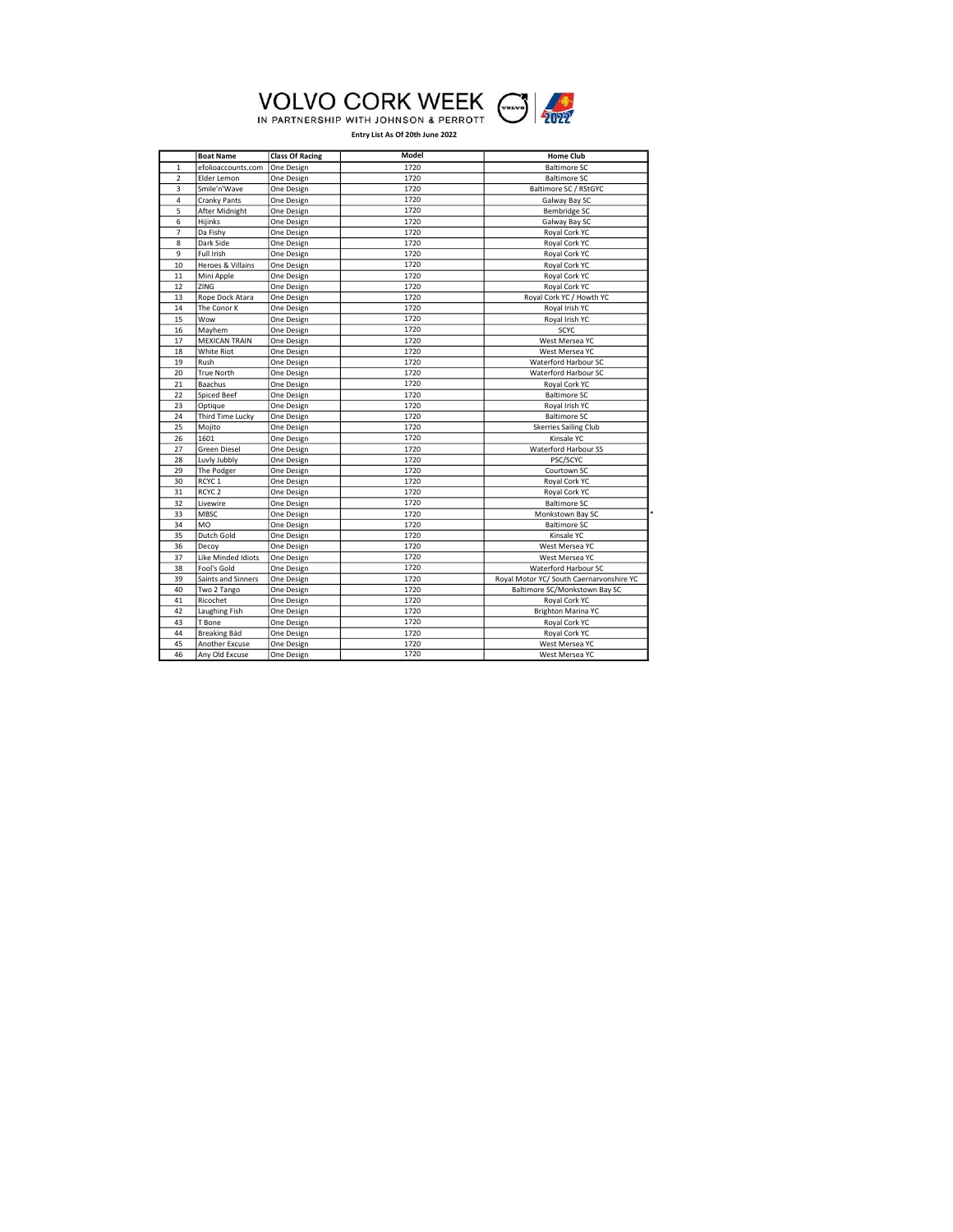

|  | <b>VOLVO CORK WEEK</b>                |  |
|--|---------------------------------------|--|
|  | IN PARTNERSHIP WITH JOHNSON & PERROTT |  |

|                | <b>Boat Name</b>        | <b>Class Of Racing</b>                   | <b>Model</b>           | <b>Home Club</b>                         |
|----------------|-------------------------|------------------------------------------|------------------------|------------------------------------------|
| $\mathbf{1}$   | Miss Whiplash           | <b>IRC Classes</b>                       | Abdrieu Half Tonner    | Royal Cork YC                            |
| $\mathbf 2$    | North Star              | <b>IRC Classes</b>                       | Albin Express          | Royal Cork YC                            |
| 3              | FINAL CALL II           | <b>IRC Classes</b>                       | Archambault A35        | Royal Ulster YC & Royal North Ireland YC |
| $\overline{a}$ | Katabatic               | <b>IRC Classes</b>                       | Benateau First Class 8 | New Quay YC                              |
| 5              | Game Changer            | <b>IRC Classes</b>                       | Beneteau 40.7          | Cockle Island BC & Ballyholme YC         |
| 6              | <b>Extreme Reality</b>  | <b>IRC Classes</b>                       | Beneteau First 31.7    | Royal Irish YC                           |
| $\overline{7}$ | Magic Touch             | <b>IRC Classes</b>                       | Beneteau First 34.7    | Greystones SC                            |
| 8              | Playing Around          | <b>IRC Classes</b>                       | Beneteau First 40.7    | Cowes                                    |
| 9              | Aurora                  | <b>IRC Classes</b>                       | Contessa 33            | Swansea YC                               |
| 10             | Eclipse                 | <b>IRC Classes</b>                       | Corby 25               | Tralee Bay SC                            |
| 11             | Impostor                | <b>IRC Classes</b>                       | Corby 33               | South Caernarvonshire YC                 |
| 12             | <b>BIG MAC</b>          | <b>IRC Classes</b>                       | DEHLER 34              | Royal Cork YC                            |
| 13             | EALU                    | <b>IRC Classes</b>                       | DEHLER 34              | <b>Baltimore SC</b>                      |
| 14             | Gone2Pot                | <b>IRC Classes</b>                       | Donovan <sub>26</sub>  | Royal YS                                 |
| 15             | SuperNova               | <b>IRC Classes</b>                       | Dubois                 | Royal Cork YC                            |
| 16             | Sundancer               | <b>IRC Classes</b>                       | Dynamo 25              | Royal Cork YC                            |
| 17             | Swuzzlebubble           | <b>IRC Classes</b>                       | Farr Half Tonner       | Royal Cork YC                            |
| 18             | <b>BLT</b>              | <b>IRC Classes</b>                       | Fauroux Quarter Ton    | Royal Yacht Squadron                     |
| 19             | Faenol                  | <b>IRC Classes</b>                       | First 36               | RAYC / RORC                              |
| 20             | Bounceback              | <b>IRC Classes</b>                       | First 40               | <b>RORC RAYC</b>                         |
| 21             | Play Around             | <b>IRC Classes</b>                       | <b>First 40.7</b>      | Cowes                                    |
| 22             | Checkmate XX            | <b>IRC Classes</b>                       | First 50               | Howth YC                                 |
| 23             | <b>Ghost Raider</b>     | <b>IRC Classes</b>                       | <b>Half Tonner</b>     | Howth YC                                 |
| 24             | Luas                    | <b>IRC Classes</b>                       | <b>HB31</b>            | Royal Cork YC                            |
| 25             | Imp                     | <b>IRC Classes</b>                       | Holland 39 Custom      | Royal YS / Royal Hong Kong YC            |
| 26             | Storm                   | <b>IRC Classes</b>                       | J <sub>109</sub>       | Howth YC/Rush SC                         |
| 27             | El Gran Senor           | <b>IRC Classes</b>                       | J 122 E                | CCC                                      |
| 28             | Red Flag                | <b>IRC Classes</b>                       | 124                    | Greystones SC                            |
| 29             | Snapshot                | <b>IRC Classes</b>                       | J boats                | Howth YC                                 |
| 30             | Mojito                  | <b>IRC Classes</b>                       | J/109                  | PSC                                      |
| 31             | Ctrl-J                  | <b>IRC Classes</b>                       | J109                   | Portishead CC                            |
| 32             | Artful Dodjer           | <b>IRC Classes</b>                       | $J-109$                | Kinsale YC                               |
| 33             | JourneyMaker 11         | <b>IRC Classes</b>                       | J111                   | Royal Southern YC                        |
| 34<br>35       | <b>Happy Daize</b>      | <b>IRC Classes</b>                       | J112E<br>J121          | <b>RORC</b>                              |
| 36             | Darkwood<br>RCYC U25    | <b>IRC Classes</b><br><b>IRC Classes</b> | J24                    | RYS, RTYC, RORC<br>Royal Cork YC         |
| 37             | Jeneral Lee             | <b>IRC Classes</b>                       | <b>J97</b>             | Howth YC                                 |
| 38             | Jam - Key Yachting      | <b>IRC Classes</b>                       | <b>J99</b>             | Royal Southern YC                        |
| 39             | Xanaboo                 | <b>IRC Classes</b>                       | <b>JND39</b>           | Royal Yacht Squadron                     |
| 40             | La Reponse              | <b>IRC Classes</b>                       | Ker 39                 | RYS, RORC                                |
| 41             | Signal 8                | <b>IRC Classes</b>                       | Ker 40*                | Royal Hong Kong YC                       |
| 42             | Pata Negra/Incognito    | <b>IRC Classes</b>                       | Lombard 46             | <b>Bristol YC</b>                        |
| 43             | ZERO II                 | <b>IRC Classes</b>                       | MILLS 39 Custom        | Royal Hong Kong YC                       |
| 44             | Hero                    | <b>IRC Classes</b>                       | One Tonner Mod.        | Portishead CC                            |
| 45             | Max Too                 | <b>IRC Classes</b>                       | Prima 38               | Liverpool YC                             |
| 46             | Assassin                | <b>IRC Classes</b>                       | Prima 38               | Portishead CC                            |
| 47             | Illegal                 | <b>IRC Classes</b>                       | Quarter Ton            | Cove SC                                  |
| 48             | Diamond                 | <b>IRC Classes</b>                       | Quarter Tonner         | Royal Cork YC/ Kinsale YC                |
| 49             | Anchor Challenge        | <b>IRC Classes</b>                       | Quater Ton Farr        | Royal Cork YC                            |
| 50             | <b>Forward Thinking</b> | <b>IRC Classes</b>                       | Reflex 38              | Cardiff Bay Yacht Club                   |
| 51             | <b>WOW</b>              | <b>IRC Classes</b>                       | Reichel Pugh 37        | Royal Irish YC                           |
| 52             | Sam                     | <b>IRC Classes</b>                       | Sigma 38               | London Corinthian SC                     |
| 53             | Kindred Spirit          | <b>IRC Classes</b>                       | Sigma 38               | Cowes                                    |
| 54             | Flyover                 | <b>IRC Classes</b>                       | Sigma33                | Waterford Harbour SC                     |
| 55             | <b>Bad Company</b>      | <b>IRC Classes</b>                       | Sunfast 32             | Royal Cork YC                            |
| 56             | Bateleur 88             | <b>IRC Classes</b>                       | THREE/QTR Castro       | Royal Cork YC                            |
| 57             | Grey Knight             | <b>IRC Classes</b>                       | Westerly GK24          | Neyland YC                               |
| 58             | Dux                     | <b>IRC Classes</b>                       | X302                   | Howth YC                                 |
| 59             | Xenia                   | <b>IRC Classes</b>                       | X362s                  | <b>Helford River SC</b>                  |
| 60             | Alpaca                  | <b>IRC Classes</b>                       | X-Yacht X4             | Royal Cork YC                            |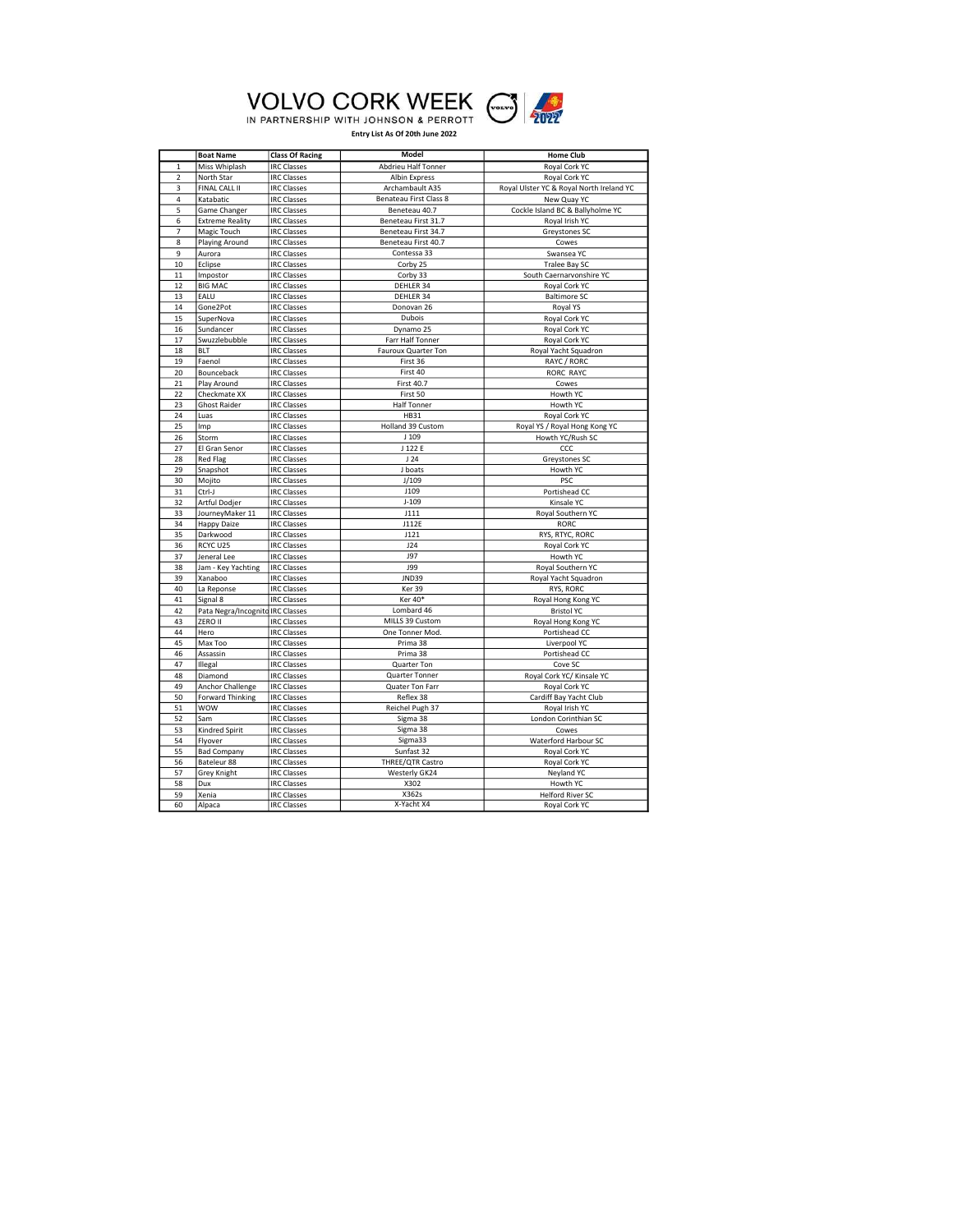

|                | <b>Boat Name</b>       | <b>Class Of Racing</b> | <b>Model</b>               | <b>Home Club</b>                  |
|----------------|------------------------|------------------------|----------------------------|-----------------------------------|
| $\mathbf{1}$   | Prima Forte            | Coastal Fleet          | Beneteau First 40          | Royal Irish YC                    |
| $\overline{2}$ | Jolastan               | Coastal Fleet          | Dehler                     | Royal Cork YC                     |
| 3              | Lisador                | Coastal Fleet          | Dehler 36                  | Garrykennedy SC                   |
| 4              | JustTina               | Coastal Fleet          | Grand Soleil 34            | National YC                       |
| 5              | Indecision             | Coastal Fleet          | J109                       | Royal Irish YC                    |
| 6              | Cara                   | Coastal Fleet          | J112e                      | Royal Cork YC                     |
| $\overline{7}$ | Jellybaby              | Coastal Fleet          | 1122                       | Royal Cork YC                     |
| 8              | Raptor                 | Coastal Fleet          | MILLS 30CR                 | Royal Irish YC                    |
| 9              | <b>SEARCHER</b>        | Coastal Fleet          | SUN FAST 3600              | <b>National YC</b>                |
| 10             | Aris                   | Coastal Fleet          | Sunfast 320                | Bantry Bay Sailing Club           |
| 11             | Exhale                 | Coastal Fleet          | X Yachts X 362 Sport       | Royal Cork YC                     |
| 12             | Dexterity              | Coastal Fleet          | X332                       | Foynes YC                         |
| 13             | Ellida                 | Coastal Fleet          | X332                       | Royal Cork YC                     |
| 14             | Saxon Senator          | Coastal Fleet          | X37                        | Royal Cork YC                     |
| 15             | Caveman                | Coastal Fleet          | Elan 40 2.05 Fe            | Royal Northumberland YC           |
|                |                        |                        |                            |                                   |
|                | <b>Boat Name</b>       | <b>Class Of Racing</b> | Model                      | <b>Home Club</b>                  |
| $\mathbf{1}$   | <b>BAYONET</b>         | <b>Beaufort Cup</b>    | Beneteau First 36.7        | Inf Sailing Association (ISA)     |
| $\overline{2}$ | Nieulargo              | <b>Beaufort Cup</b>    | Grand Soleil 40 B+C        | Royal Cork YC                     |
| 3              | Samatom                | <b>Beaufort Cup</b>    | GS44R                      | Howth YC                          |
| 4              | Jolly Jak Tar          | <b>Beaufort Cup</b>    | J109                       | Royal Navy SA                     |
| 5              | Meridian               | <b>Beaufort Cup</b>    | Salona 45                  | Kinsale YC                        |
| 6              | <b>ESCAPADO</b>        | <b>Beaufort Cup</b>    | <b>First 40.7</b>          | <b>U.S. PATRIOT SAILING</b>       |
| $\overline{7}$ | Trojan                 | <b>Beaufort Cup</b>    | J109                       | Royal Engineer YC                 |
| 8              | Indulgence             | <b>Beaufort Cup</b>    | Dehler 36                  | Royal Cork YC / Schull Harbour SC |
| 9              | Chimaera               | <b>Beaufort Cup</b>    | J109                       | Royal Irish Yacht Club            |
|                |                        |                        |                            |                                   |
|                | <b>Boat Name</b>       | <b>Class Of Racing</b> | Model                      | <b>Home Club</b>                  |
| $\mathbf 1$    | Kalamar                | Non Spinnaker          | BENETEAU 31.7              | National YC                       |
| $\mathbf{1}$   | <b>Roaring Forties</b> | Non Spinnaker          | Beneteau 35s5              | Royal Cork YC                     |
| $\overline{2}$ | Aisha                  | Non Spinnaker          | Dufour Performance 40      | Royal Cork YC                     |
| 3              | Objection!             | Non Spinnaker          | <b>Elan 333</b>            | Royal Cork YC                     |
| 4              | Capella of Kinsale     | Non Spinnaker          | Elan 37                    | Kinsale YC                        |
| 5              | Percy                  | Non Spinnaker          | <b>Elan 431</b>            | Whitehaven SA                     |
| 6              | <b>SLACK ALICE</b>     | Non Spinnaker          | <b>GK WESTERLY</b>         | Waterford Harbour SC              |
| $\overline{7}$ | Prince of tides        | Non Spinnaker          | Grand Soleil 37b           | Royal Cork YC                     |
| 8              | Damacle                | Non Spinnaker          | $J-122$                    | <b>RCYC</b>                       |
| 9              | <b>Sweet Dreams</b>    | Non Spinnaker          | Jeanneau Sun Odyssey 36i P | Royal Cork YC                     |
| 10             | CALERO                 | Non Spinnaker          | Jeneau 32i                 | Kinsale YC                        |
| 11             | Magnet                 | Non Spinnaker          | MG335                      | Royal Cork YC                     |
| 12             | Lapwing                | Non Spinnaker          | Sun odyssey 34.2 jeanneau  | Royal Cork YC                     |
| 13             | Kon Tiki               | Non Spinnaker          | <b>UFO 34</b>              | Whitehaven S&BA                   |
| 14             | Phaeton                | Non Spinnaker          | Westerly GK29              | Royal Cork YC                     |
| 15             | Rosmarina              | Non Spinnaker          | Beneteau First 40.7        | Royal Cork YC                     |
| 16             | Loch Grèibe            | Non Spinnaker          | Hanse 31                   | Royal Cork YC                     |
| 17             | Tailte                 | Non Spinnaker          | Defour 35                  | Naval Service                     |
| 18             | siofra                 | Non Spinnaker          | Sun Odyssey 40             | Royal Cork YC                     |